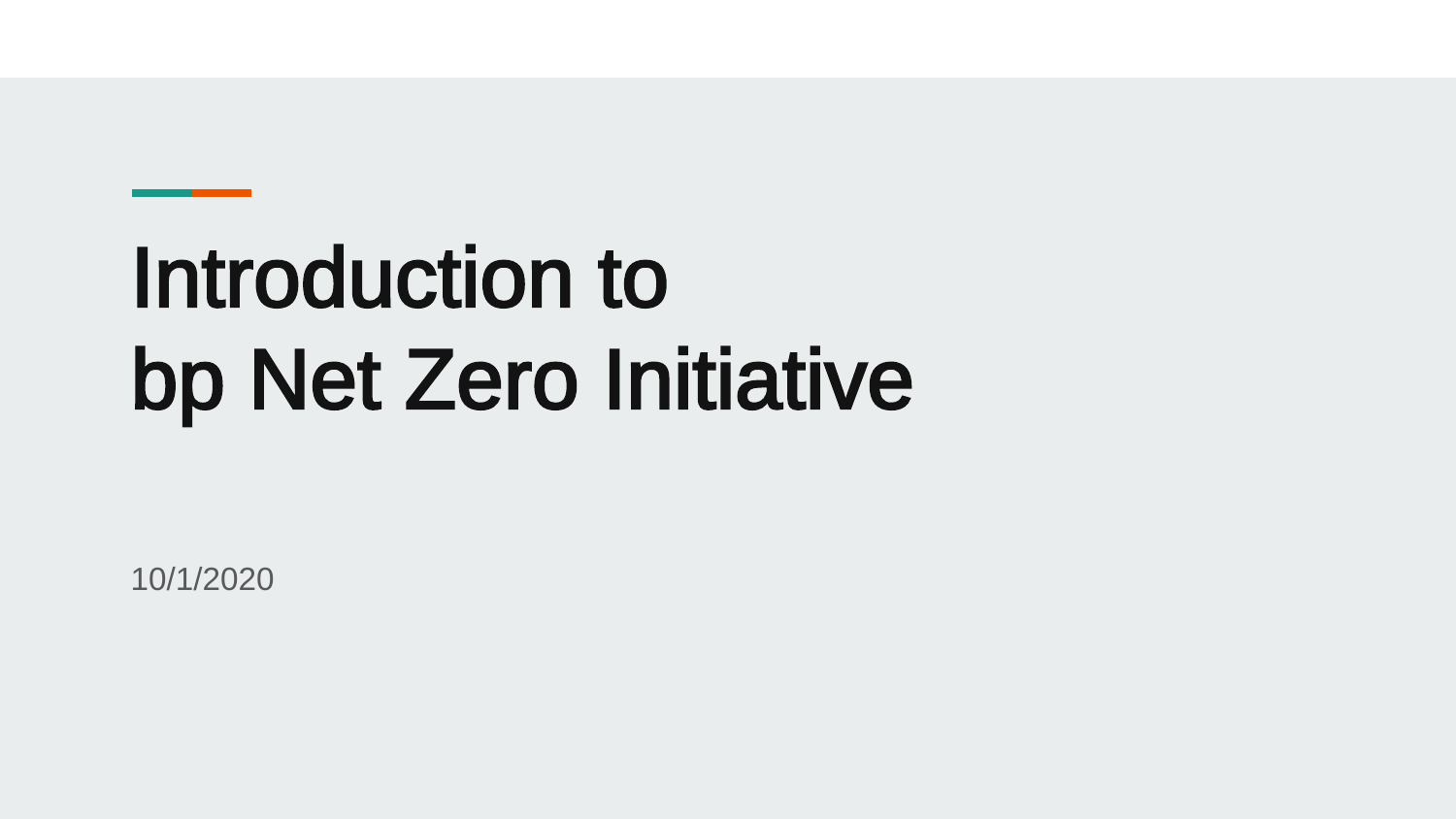## bp's Ambitions

Reimagine Energy:

To become a net zero company by 2050 or sooner, and to help the world get to net zero

Reinvent bp:

From an international oil company to an integrated energy company

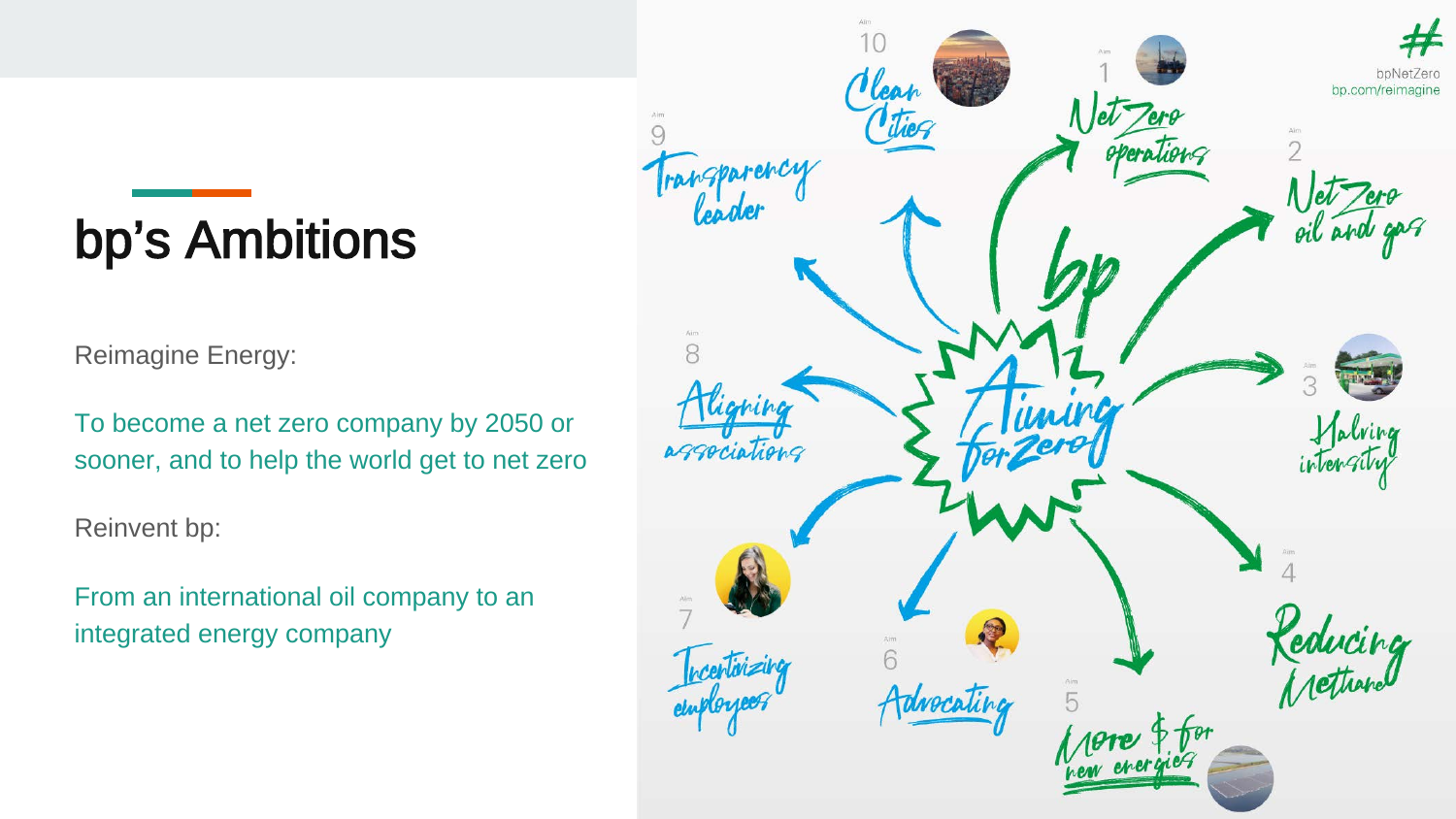#### Aims 1-5: bp to net zero

1. Net zero across entire operations on an absolute basis by 2050 or sooner.

2. Net zero on an absolute basis across the carbon in upstream oil and gas production by 2050 or sooner.

3. Cut carbon intensity of products sold by 50% by 2050 or sooner.

4. Install methane measurement at all existing major oil and gas processing sites by 2023, publish the data, and drive 50% reduction in methane intensity of operations.

5. Increase the proportion of investment into non-oil and gas businesses.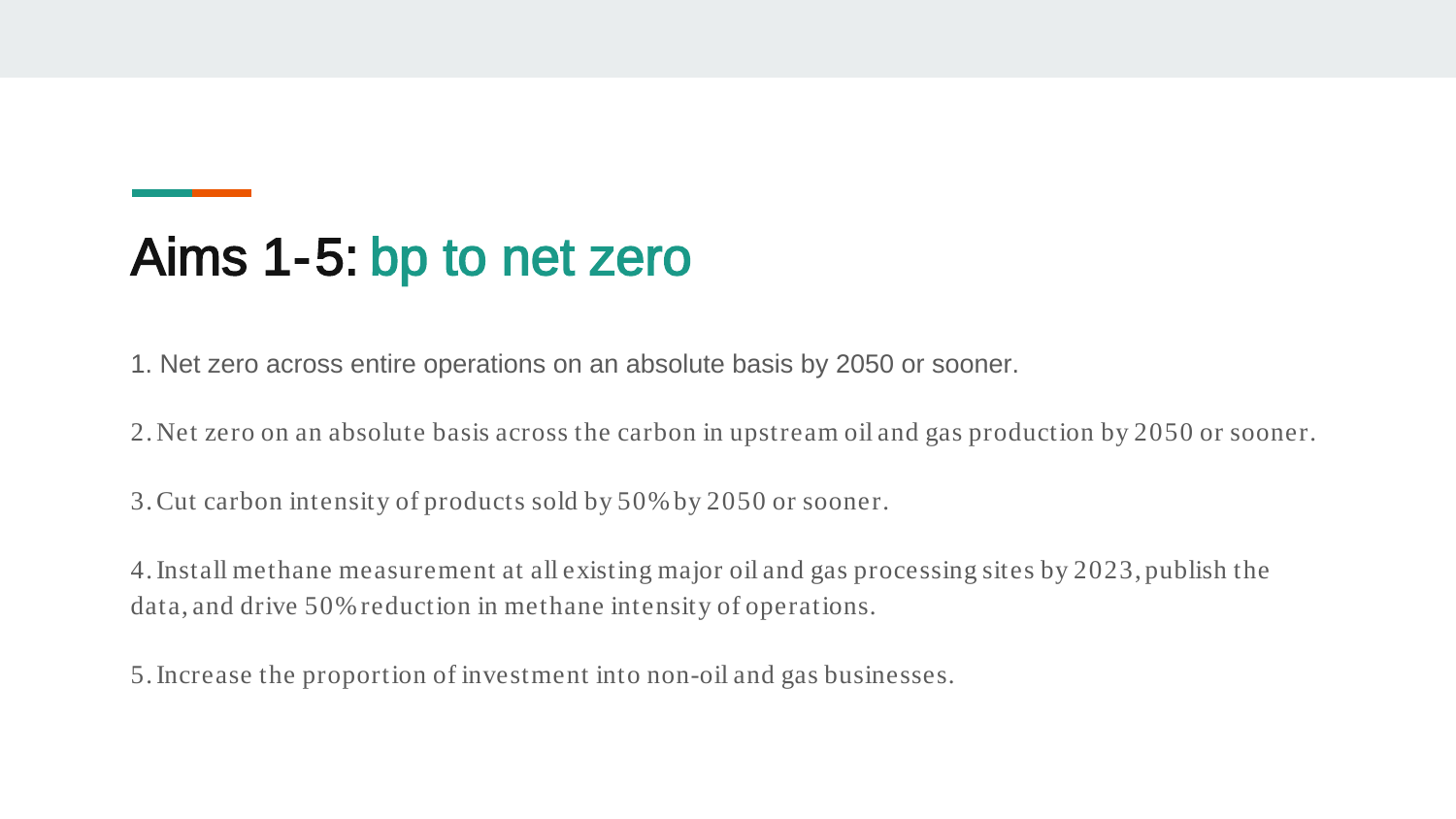### Aims 6 -10: Help the world get to net zero

6. Advocate for policies that support net zero, including carbon pricing.

7. Incentivize global workforce to deliver on aims and mobilize them to become advocates for net zero.

8. Set new expectations for relationships with trade associations around the globe.

9. Be recognized as an industry leader for the transparency of company reporting.

10. Launch a new team to create integrated clean energy and mobility solutions.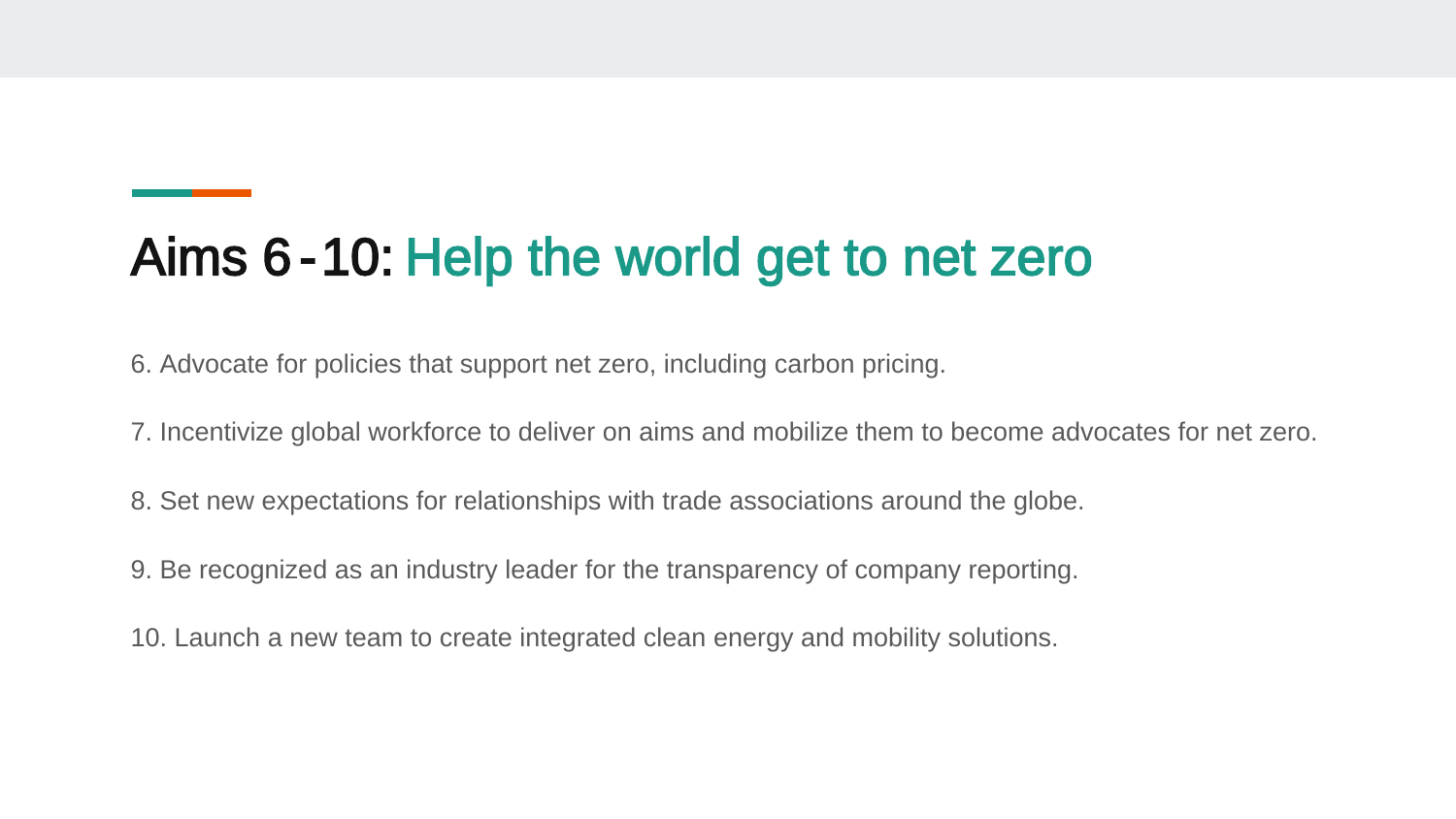#### Progress to Net Zero - 2030 Aims

- Low carbon energy investments increase 10fold, from \$500 million to \$5 billion a year
- Renewable generating capacity develop 20fold, from 2.5 GW in 2019 to around 50 GW, net to bp
- Bioenergy production increase from 22,000 b/d to more than 100,000 b/d
- Hydrogen business grow to 10% share of core markets
- Electric vehicle charging points increase from 7,500 to over 70,000
- Energy partnerships with 10-15 major cities around the world and three core industries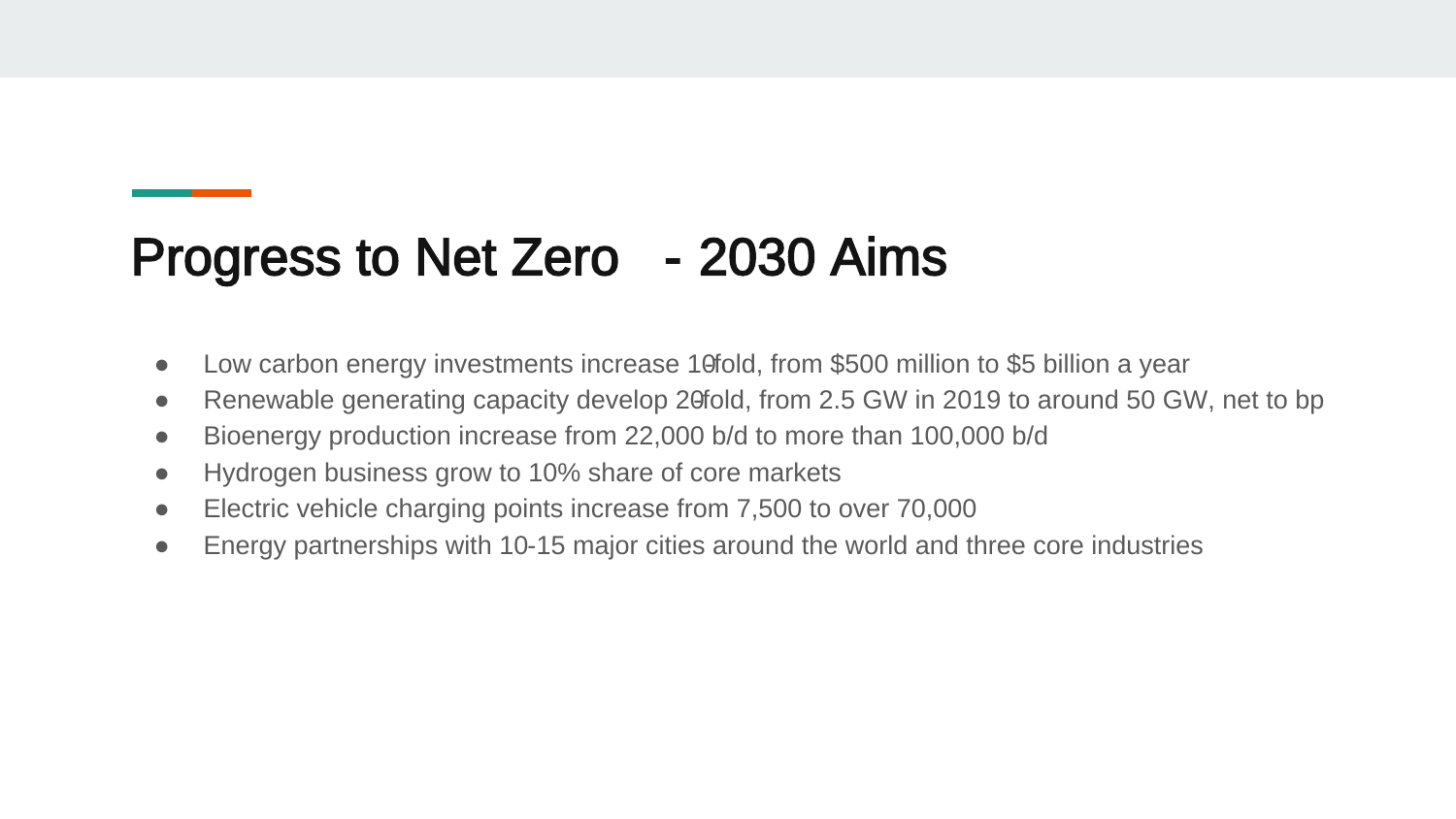#### Progress to Net Zero - 2030 Aims

- Cut emissions from operations to 30-35% less than in 2019
- Reduce emissions associated with carbon in upstream oil and gas production to 340% less than in 2019
- Reduce carbon intensity of marketed products by 15% or more than in 2019.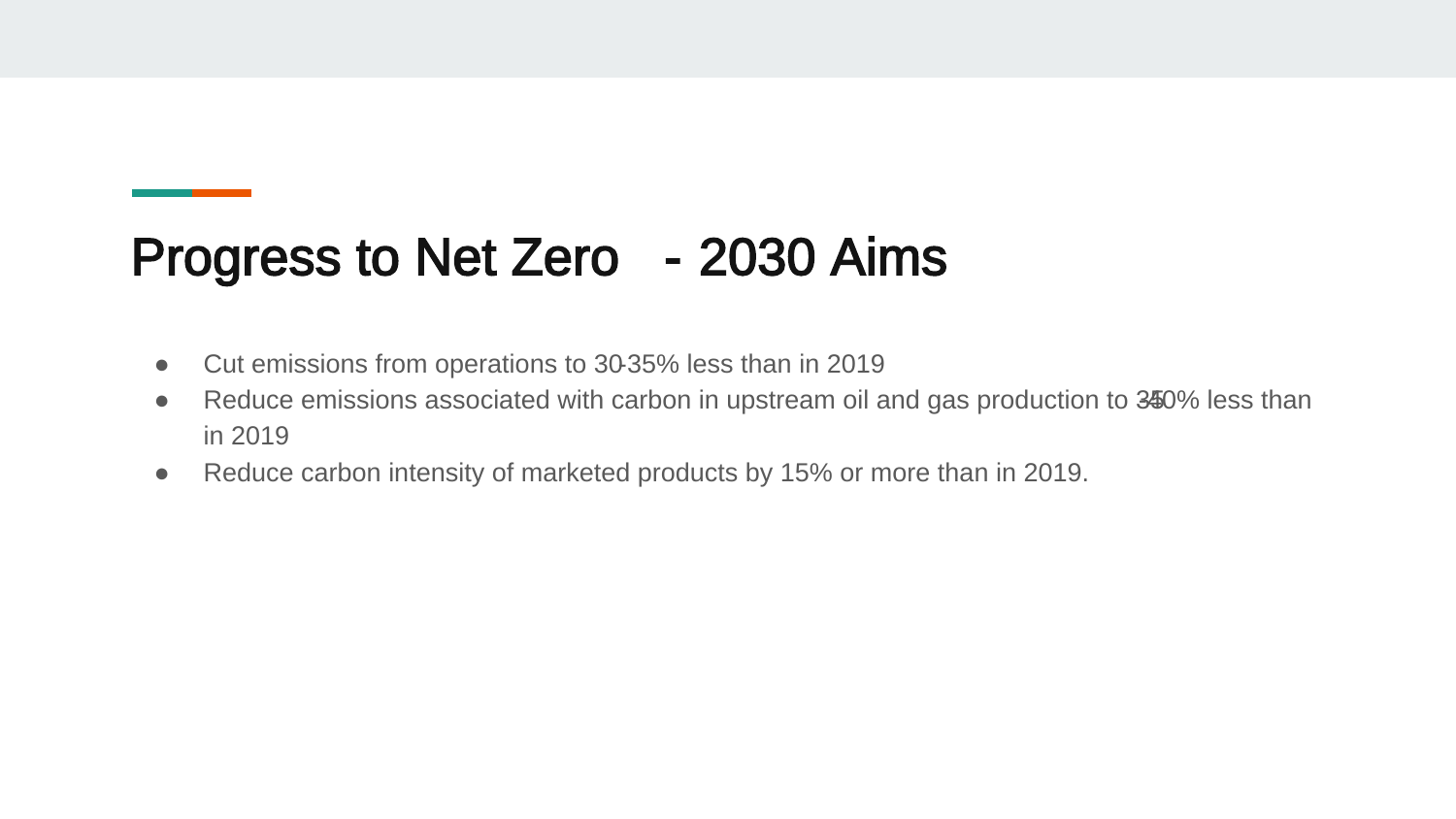#### Current Examples

- Lightsource bp solar power
	- Power Purchase Agreement with Sacramento Municipal Utilities Division-Financed, build (start Sept 2020) and operate a 16.5 MW solar farm for ~2,600 homes
	- Closed financing (March 2020) for 260 MW project for Lamar County, TX for ~34,000 homes
- bp Chargemaster-largest EV charging network in UK
- bp Bunge Bioenergia Partner to 2nd largest sustainable sugarcane bioethanol producer, in Brazil
- bp Wind Partnered with Equinor to develop offshore wind energy
	- Empire Wind offshore NYC, 80,000 acres, installed capacity of 2 GW for 1 million homes
	- Beacon Wind offshore MA, 128,000 acres, installed capacity of 2.4 GW for 1 million homes